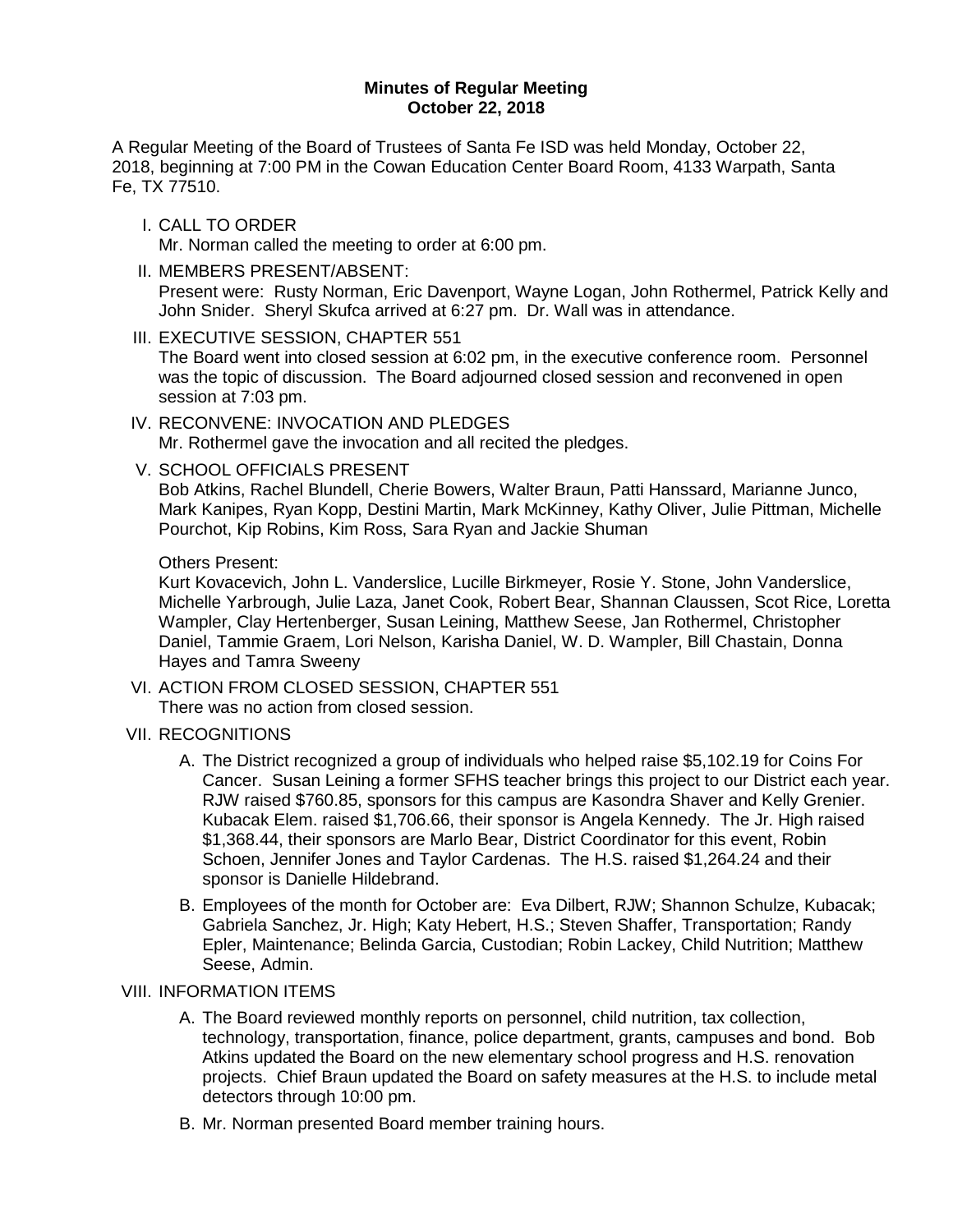- C. Ms. Hanssard presented the results from the District Communication Survey. (Available on District website)
- D. Dr. Shuman presented District Bullying Information. (Available on District website)
- IX. CONSENT AGENDA

Mr. Snider made a motion to approve the following consent agenda items as presented. Mr. Kelly seconded and all voted in favor.

- A. Minutes of September 12, 2018, September 17, 2018 and October 3, 2018
- B. Accounts Payable \$2,837,871.79
- C. Budget Amendment #4
- D. Student Transfers
- E. Bilingual Waiver Request for 2018-2019
- X. REGULAR AGENDA
	- A. Mr. Kelly made a motion to approve the adoption of the Galveston County Schools Consortium 2019 Legislative Priorities. Mr. Davenport seconded and all voted in favor.
	- B. Mr. Davenport made a motion to approve the 2018 Tax Roll & Recognize Compliance with the Texas Property Tax Code. Mr. Rothermel seconded and all voted in favor.
	- C. Mr. Snider made a motion to proclaim November 14, 2018 as National Education Support Professionals Day in Santa Fe ISD. Mr. Kelly seconded and all voted in favor.
	- D. Mr. Logan made a motion to approve the 2018-2019 District and Campus Improvement Plans as presented. Mr. Davenport seconded and all voted in favor.
	- E. Mr. Snider made a motion to approve the one-time purchase of the listed vehicles with installed equipment from Southwest Public Safety, a Buyboard approved vendor, in an amount not to exceed \$39,998.00. Mr. Kelly seconded and all voted in favor.
	- F. Mr. Kelly made a motion to approve the one-time purchase of the police worn body cameras in an amount not to exceed \$8,117.00. Mr. Logan seconded and all voted in favor.
	- G. Mr. Logan made a motion to approve the building commissioning agreement with CMTA for building envelope testing on the William Barnett Elementary School at a cost not to exceed \$38,500.00. Mr. Snider seconded and all voted in favor.
	- H. Mr. Davenport made a motion to approve American Fence to provide fencing material and installation to the high school football stadium field house, for a price not to exceed \$3,913.56. Mr. Logan seconded and all voted in favor.
	- I. Mr. Kelly made a motion to approve McDowell Fence to provide fencing material with an amendment to include black coating fencing for the front section (for a cost not to exceed \$3,000) and installation at Kubacak Elementary at a price not to exceed \$17,316.61. Mr. Rothermel seconded and all voted in favor.
	- J. Mr. Snider made a motion to approve the professional services agreement with Kirst Kosmoski, Inc., to provide engineering, construction design documents, and construction administration services for parking lot replacement at the Jr. High and E.Y. Cowan Education Support Center for a cost not to exceed \$145,422.00. Mr. Kelly seconded and all voted in favor.
	- K. Mr. Logan made a motion to approve the purchase of REI 6 camera systems and onsite installation from Longhorn Bus Sales, a Buyboard vendor, for a price not to exceed \$64,122.00. Mr. Snider seconded and all voted in favor.
	- L. Mr. Snider made a motion to approve the purchase of Zonar Equipment and service not to exceed \$60,067.05 from Zonar Systems. Mr. Kelly seconded and all voted in favor.